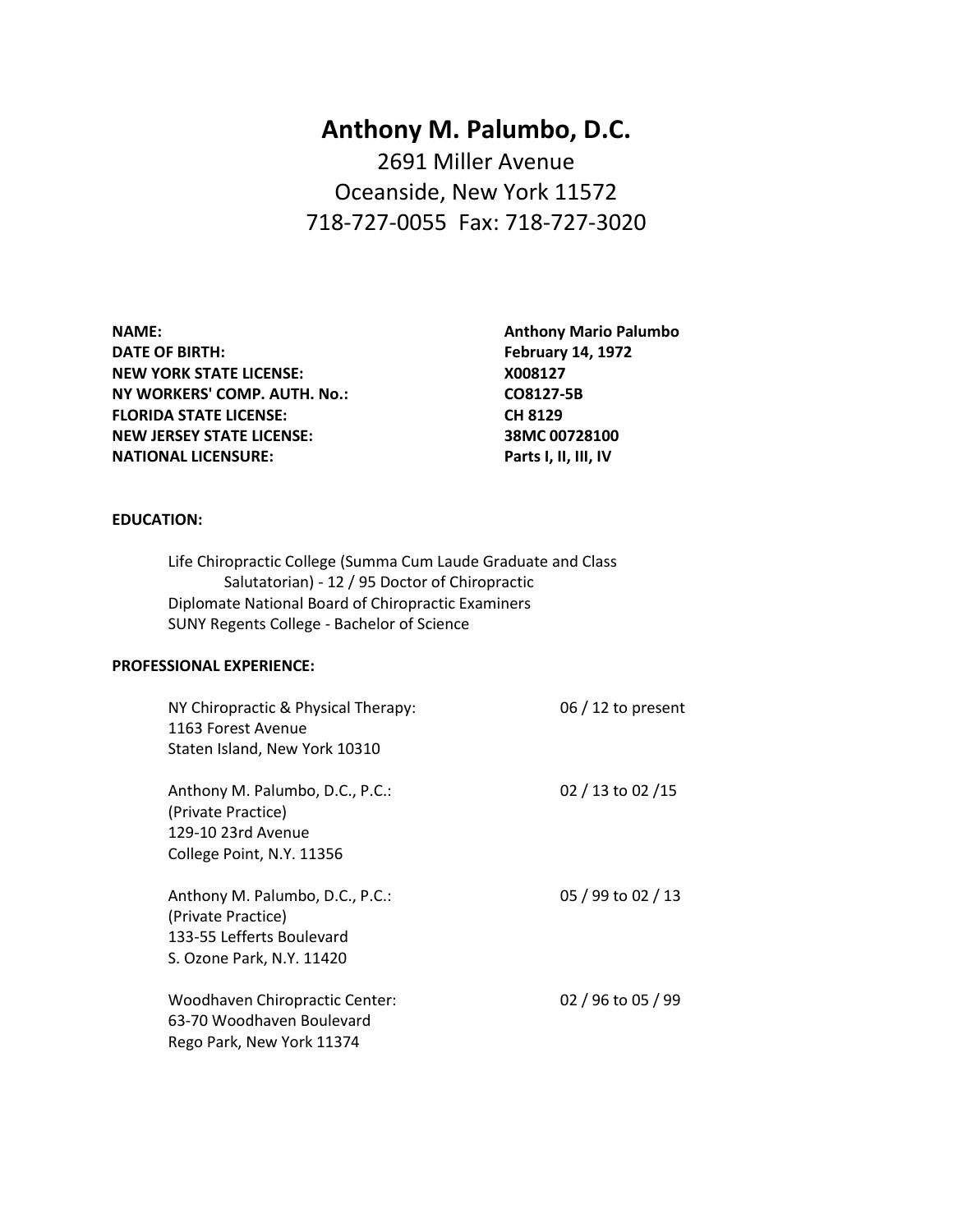#### **CONTINUING EDUCATION:**

Diplomate American Board of Clinical Electrodiagnosis (D.A.B.C.E.) Diplomate of the International Board of Electrodiagnosis (D.I.B.E.) Certificate course completion in Disability Evaluations and Permanent Impairment Ratings. Certificate course completion in Manipulation Under Anesthesia. Certificate course completion in Pain Management. Certificate course completion in Operating Room Procedures. Certificate course completion to Perform and Interpret Electrodiagnostic Studies (EMGs, NCVs, SEPs, and CPTs). Successful Completion of Infection Control and Barrier Precautions Course – 4 hrs. Clinical Competency and Workshop Conference on Sports Injuries - 20+ hrs. Certified in Cox Flexion Distraction Technique. Earhardt Radiology Study in the Field of Spinal and Skeletal Disorders -100 hrs. National Board of Chiropractic License in Physiological Therapeutics.

## **STAFF PRIVILEGES**

| Physician's Choice SurgiCenter                 | 09 / 07 to 12 / 11 |
|------------------------------------------------|--------------------|
| <b>Boulevard Surgical Center</b>               | 03 / 06 to 12 / 10 |
| <b>Brooke Plaza Ambulatory Surgical Center</b> | 07 / 06 to 12 / 09 |
| The New Parkway Hospital                       | 06 / 07 to 04 / 09 |
|                                                |                    |

#### **TEACHING AFFILIATIONS**

| Adjunct Instructor at New York Chiropractic College, |                    |
|------------------------------------------------------|--------------------|
| Department of Post Graduate Studies                  | 12 / 08 to present |
| Co-Founder and Co-Lecturer of the Intraoperative     |                    |
| Monitoring Program sponsored by New York             |                    |
| Chiropractic College, Department of Post             |                    |
| <b>Graduate Studies</b>                              | 08 / 12 to 08 / 13 |
|                                                      |                    |

#### **OFFICES HELD:**

| 06/21 to present   |
|--------------------|
|                    |
| 05 / 17 to 06 / 21 |
| 01 / 13 to 06 / 21 |
|                    |
| 10 / 13 to 05 / 17 |
|                    |
| 01 / 12 to 05 / 17 |
|                    |
| 06 / 12 to 10 / 13 |
|                    |